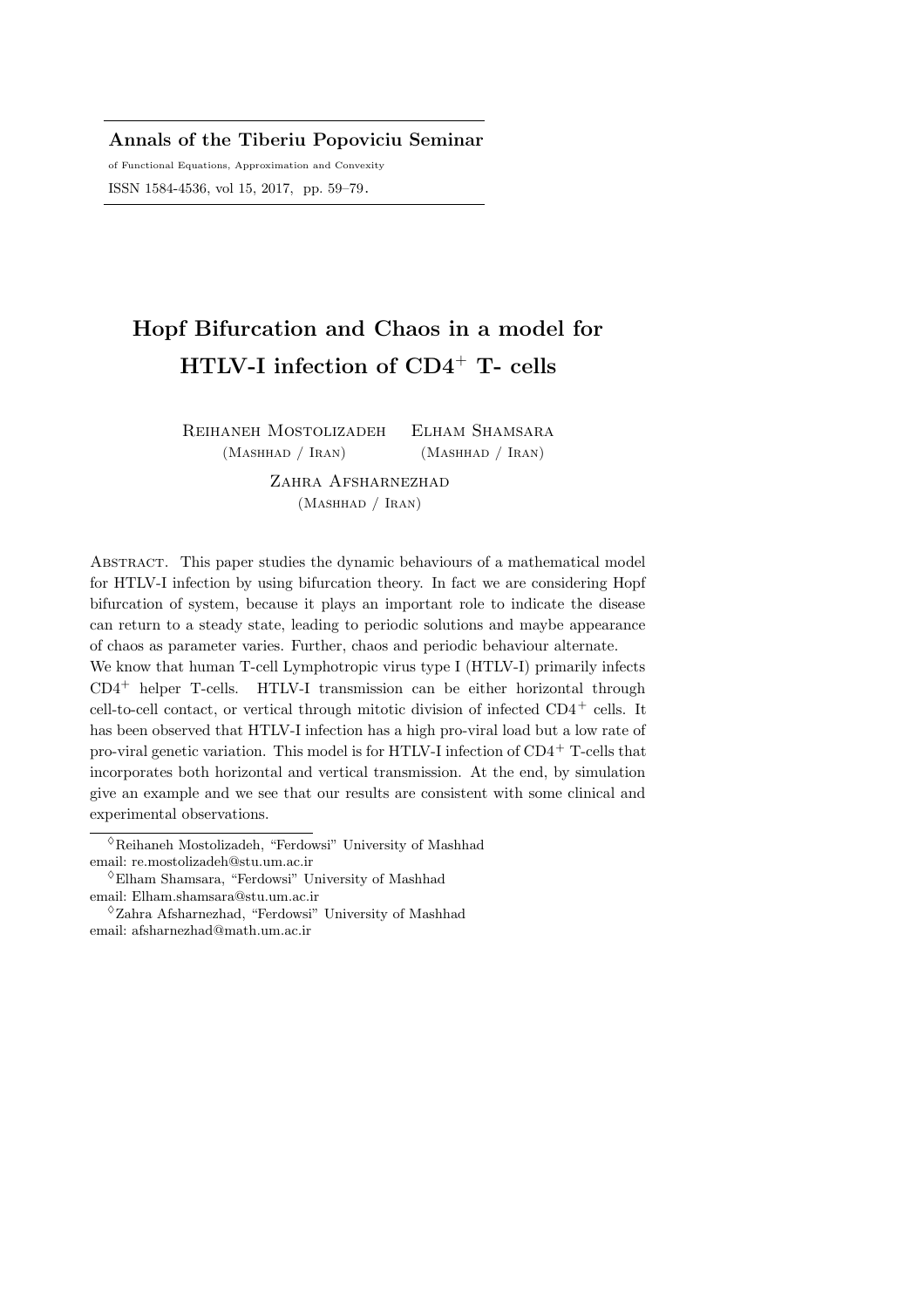KEY WORDS: Hopf Bifurcation; HTLV-I Infection; Chaos MSC 2010: 34GXX, 97M60

## 1 Introduction

Human T cell leukemia virus type I (HTLV-I) was first discovered by Japanese researchers in 1977, and it was isolated at the National Cancer Institute in the United States. HTLV-I is the etiologic agent in a progressive human neurologic disease. Ryou Kubota and et. al (2000) and Robert C Gallo (2005) obtained that HTLV-I is associated with two types of diseases: (i) adult T-cell leukemia (ATL) [7, 14] and (ii) a range of subacute or chronic inflammatory diseases that affect chiefly the eye, skeletal muscle, or central nervous system. Also, Olivier Gout and et.al (1990) and Mitsuhiro Osame and et.al (1990) comprehend that the most commonly recognized of the inflammatory conditions is HTLV-I-associated myelopathy/tropical spastic paraparesis (HAM/TSP) [11, 18], a chronic inflammation of the central nervous system that results in weakness or paralysis of the legs. Dominik Wodarz and et.al (1999) found out the approximately 20 to 40 million people are infected by HTLV-I worldwide, mostly in the Caribbean, southern Japan, Central and South America, the Middle East, and equatorial regions of Africa [24]. The majority of HTLV-I infected individuals remain lifelong asymptomatic carriers. Also, Charles R M Bangham (2003) investigated that approximately 0.25 - 3.8 % of infected individuals develop HAM/TSP, and another  $2 - 3$  % develop ATL [4].

Alan Cann and Irvin Chen declared that the main target for the viral infection is the  $CD4^+$  T-lymphocyte population [6]. In molecular biology,  $CD4^+$  (cluster of differentiation 4) is a glycoprotein found on the surface of immune cells such as T helper cells, monocytes, macrophages, and dendritic cells. It was discovered in the late 1970s and was originally known as leu-3 and T4 (after the OKT4 monoclonal antibody that reacted with it) before being named CD4 in 1984 by Alain Bernard [5]. Masaharu Isobe and et.al (1986) and M Ali Ansari-Lari and et.al (1996) detected that in humans, the CD4 protein is encoded by the CD4 gene  $[2, 13]$ . CD4<sup>+</sup> T helper cells are white blood cells that are an essential part of the human immune system.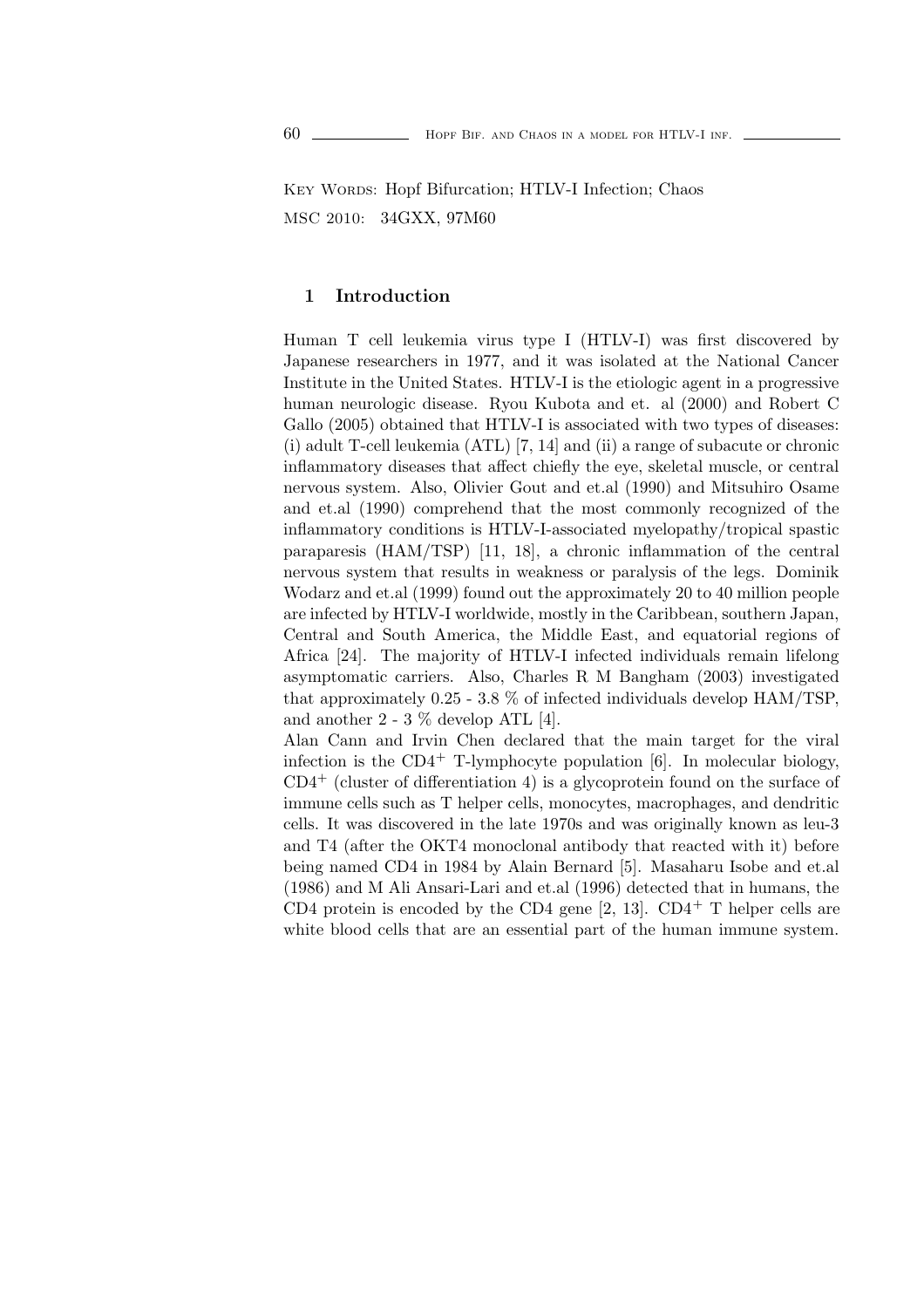They are often referred to as CD4 cells, T-helper cells or T4 cells. They are called helper cells because one of their main roles is to send signals to other types of immune cells, including CD8 killer cells. CD4 cells send the signal and CD8 cells destroy and kill the infection or virus. If CD4 cells become depleted, for example in untreated HIV infection, or following immune suppression prior to a transplant, the body is left vulnerable to a wide range of infections that it would otherwise have been able to fight.

Kai W Wucherpfennig (1992) attain to unlike the HIV which can break free from host cells and infect other T cells, cell-free HTLV-I does not trigger infection [26]. Cell-to-cell contact is normally required to transmit the infection among  $CD4^+$  T cells. Infection also spreads vertically through mitosis of CD4<sup>+</sup> T cells that harbour HTLV-I pro-virus.

Horacio Gomez-Acevedo, Michael Y Li in 2005 [10] proposed to model the HTLV-I infection of  $CD4^+$  T cells, and considered the backward bifurcation in a feasible region for their system. Also, they explained that the multiple stable equilibria exist for an open set of parameter values. In this mathematical model for the infection of  $CD4^+$  T cells by HTLV-I based on two-step process theory of both horizontal transmission through cellto-cell contact and vertical transmission through mitotic division of infected T cells. We also assume a fraction  $\sigma$  of the infected cells survive after the immune system attack. Moreover, in this model the innate immunity only was considered which always present for people with healthy immune systems and its primary function is to defend against pathogens before they can establish infections within the host.

In recent years, impaired immune responses in two dimensional immunosuppressive infection models have attracted more and more attention. Mathematical models have been developed to capture the interaction in vivo among HIV [9, 21, 22]. Their model was general and was satisfied the clinical data. In 2015, Gleria and Tang [9, 22] considered the model in order to investigate the stability of the CTL immune response. And Shu et al [21] in 2014 obtained saddle point for model which shows stable and unstable. Note that all the above investigations were on the eigenvalues with the non-zero real part and they didn't consider the zero eigenvalue. Also, we investigated one zero eigenvalue of their general model which is corresponding to the occurance of transcritical bifurcation [20]. Since our concentration was on AIDS in this model, we changed some conditions of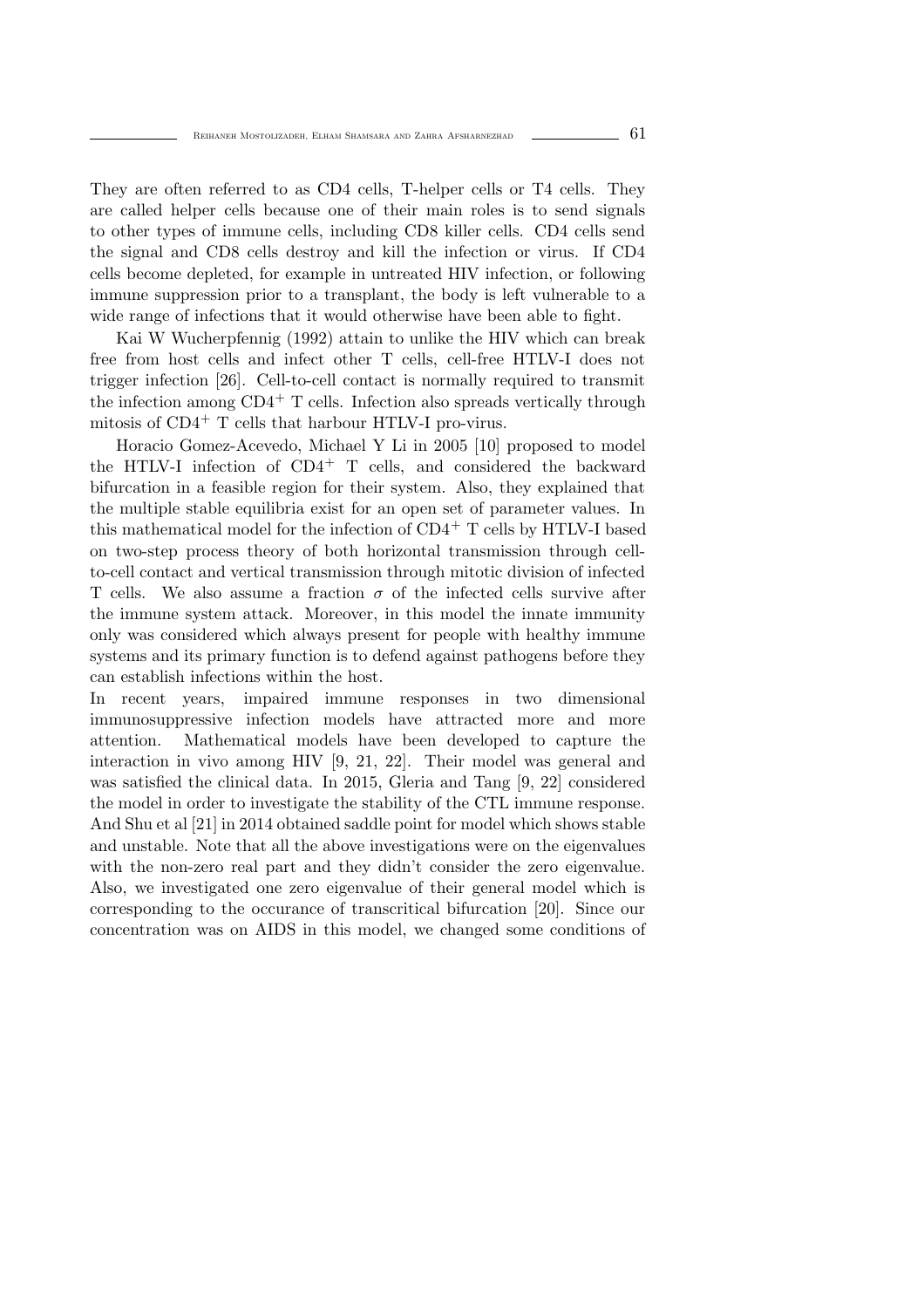system in 2015, in order to consider a weak immune system. In final, we showed through a simple mathematical model that a sigmoid CTL response can lead to the occurrence of transcritical bifurcation [20]. Since HTLV-I infection and HIV are retro-virus and have somewhat same mathematical models. Therefore, the results for one of them can be remarkable for other.

In this paper, we investigate Hopf bifurcation for model which Horacio Gomez-Acevedo, Michael Y Li in 2005 [10] made. Because of the fact that Hopf bifurcation help us to indicate the steady state condition for system as the parameters are varied. Moreover, we consider the chaotic behaviour(no one consider for this model) which often appear in biological systems. Therefore, we investigate zero and non-zero(hyperbolic) real part of eigenvalue. The paper organise as follows: In section 2, we will explain the mathematical model [10] and also, we will rescale the parameters in order to make the system more easy to find its equilibria. Section 3 is devoted to Hopf bifurcation of system which its computation will be in the Appendix. Section 4, the chaos theory and Lyapunov exponent will be investigated. Section 5, conclusion will be given.

## 2 Mathematical Model of HTLV-I infection and its Equilibria

Horacio Gomez-Acevedo, Michael Y Li in 2005 [10] considered the following conditions and made a model for HTLV-I infection of  $CD4^+$  T cells:

1) They partitioned the T-cell population into uninfected and infected classes. They denoted  $x(t)$  the number of uninfected cells at time t and  $y(t)$ denoted the number of infected cells at time t.

2) They assumed that the proliferation of T cells is described by  $\nu_1x(t)[1-(x(t)+y(t)))/k]$ , where  $\nu_1$  is the proliferation constant and k is the level at which mitotic division of  $CD4^+$  T cells stops. Infected cells division is assumed to be similar to that of the uninfected cells, and is described by  $\nu_2 y(t)[1-(x(t)+y(t))/k]$ , with proliferation constant  $\nu_2$ . The horizontal transmission of HTLV-I is through cell-to-cell contact between infected and uninfected cells that Wodarz et al. (1999) and Nowak and May (2000) [17, 24] assumed to have a bilinear incidence form  $\beta x(t)y(t)$ , where  $\beta$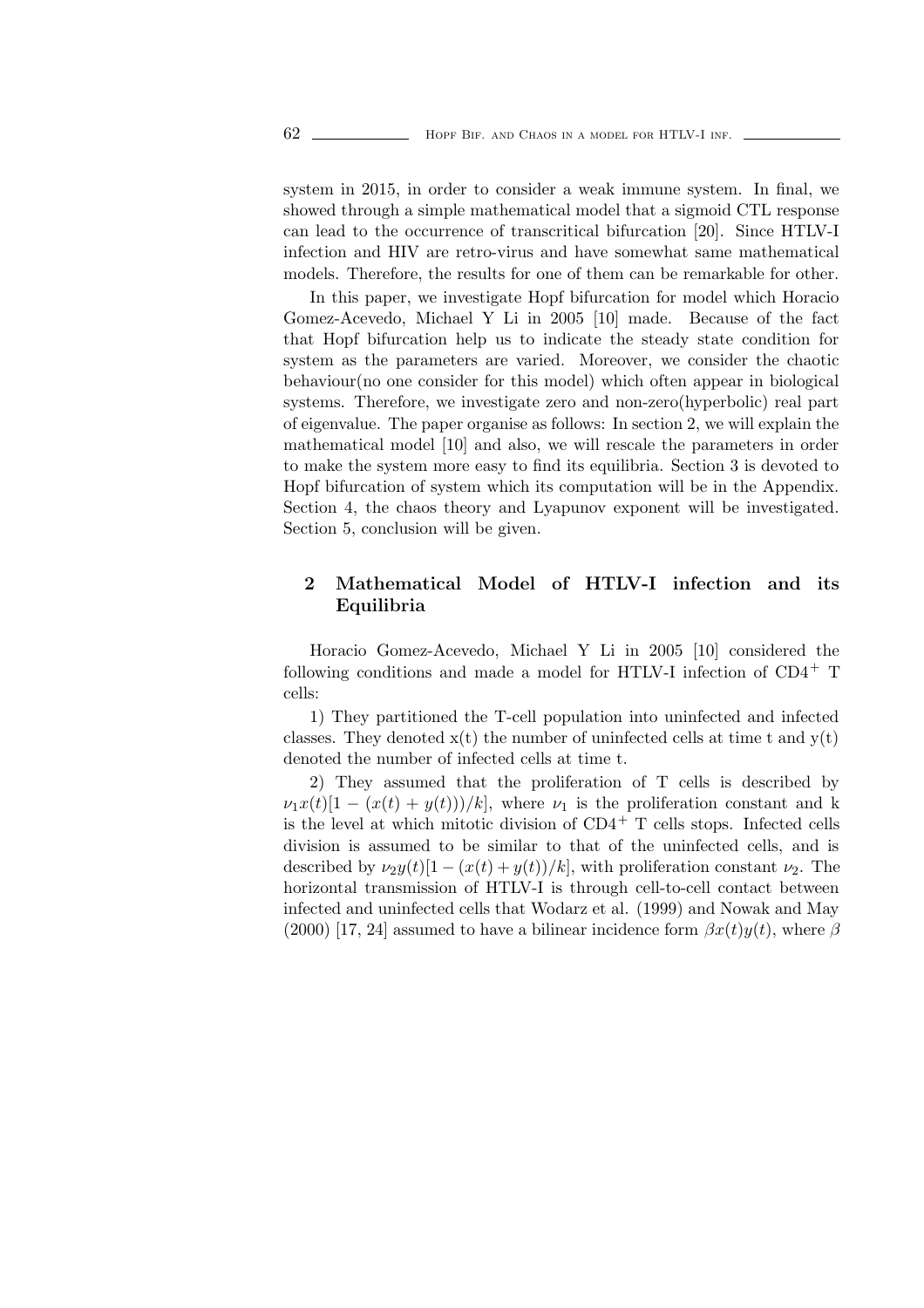is the transmission coefficient. Charles R M Bangham (2000) declared that newly infected  $CD4^+$  T cells face a strong humoral immune response [3].

3) Horacio Gomez-Acevedo, Michael Y Li in 2005 [10] assumed that only a fraction  $\sigma$  of cells newly infected by direct contact escape the immune system attack, and are able to infect other T cells. Here  $0 \le \sigma \le 1$ .

4) They also assumed that the body generates  $CD4^+$  T cells at a constant rate  $\lambda$  and newly generated cells are uninfected. The removal rate of uninfected CD4<sup>+</sup> T cells is a constant  $\mu_1$ , and may include the loss due to natural death and activation by a nonHTLV-I antigen. The removal rate for infected cells,  $\mu_2$ , may include the loss due to natural causes and cell-mediated immune response.

Therefore, they introduced the following model for HTLV-I infection

(2.1) 
$$
\begin{cases} \dot{x} = \lambda + \nu_1 x (1 - \frac{x+y}{k}) - \mu_1 x - \beta x y \\ \dot{y} = \sigma \beta x y + \nu_2 y (1 - \frac{x+y}{k}) - \mu_2 y \end{cases}
$$

There are several parameters for system (2.1) which make difficult the analysis of system. Therefore we rescale system in order to reduce parameters and so we apply the variable transform

$$
x = \frac{\mu_2 - \nu_2}{\sigma \beta - \frac{\nu_2}{k}} \bar{x}, \ y = \frac{\mu_2 - \nu_2}{\frac{\nu_2}{k}} \bar{y}, \ dt = \frac{1}{\mu_2 - \nu_2} d\tau
$$

on the system (2.1). We replace  $\bar{x}$ ,  $\bar{y}$  and  $\tau$  with x, y and t, so the system (2.1) is

(2.2) 
$$
\begin{cases} \frac{d\bar{x}}{d\tau} = a_1 + a_2 \bar{x} - a_3 \bar{x}^2 - K \bar{x} \bar{y} \\ \frac{d\bar{y}}{d\tau} = \bar{y}(-1 + \bar{x} - \bar{y}) \end{cases}
$$

where  $a_1 = \frac{\lambda(\sigma\beta - \frac{\nu_2}{k})}{(\mu_2 - \nu_2)^2}$ ,  $a_2 = \frac{\nu_1 - \mu_1}{\mu_2 - \nu_2}$  $a_3 = \frac{\nu_2}{k} \left( \frac{1}{\sigma \beta - \frac{\nu_2}{k}} \right)$ ) and  $K = \frac{\nu_1 + \beta k_1}{\sigma}$  $\nu_2$ (The denominators is not zero).

It is easy to see that the system  $(2.2)$  has four equilibrium points:  $A =$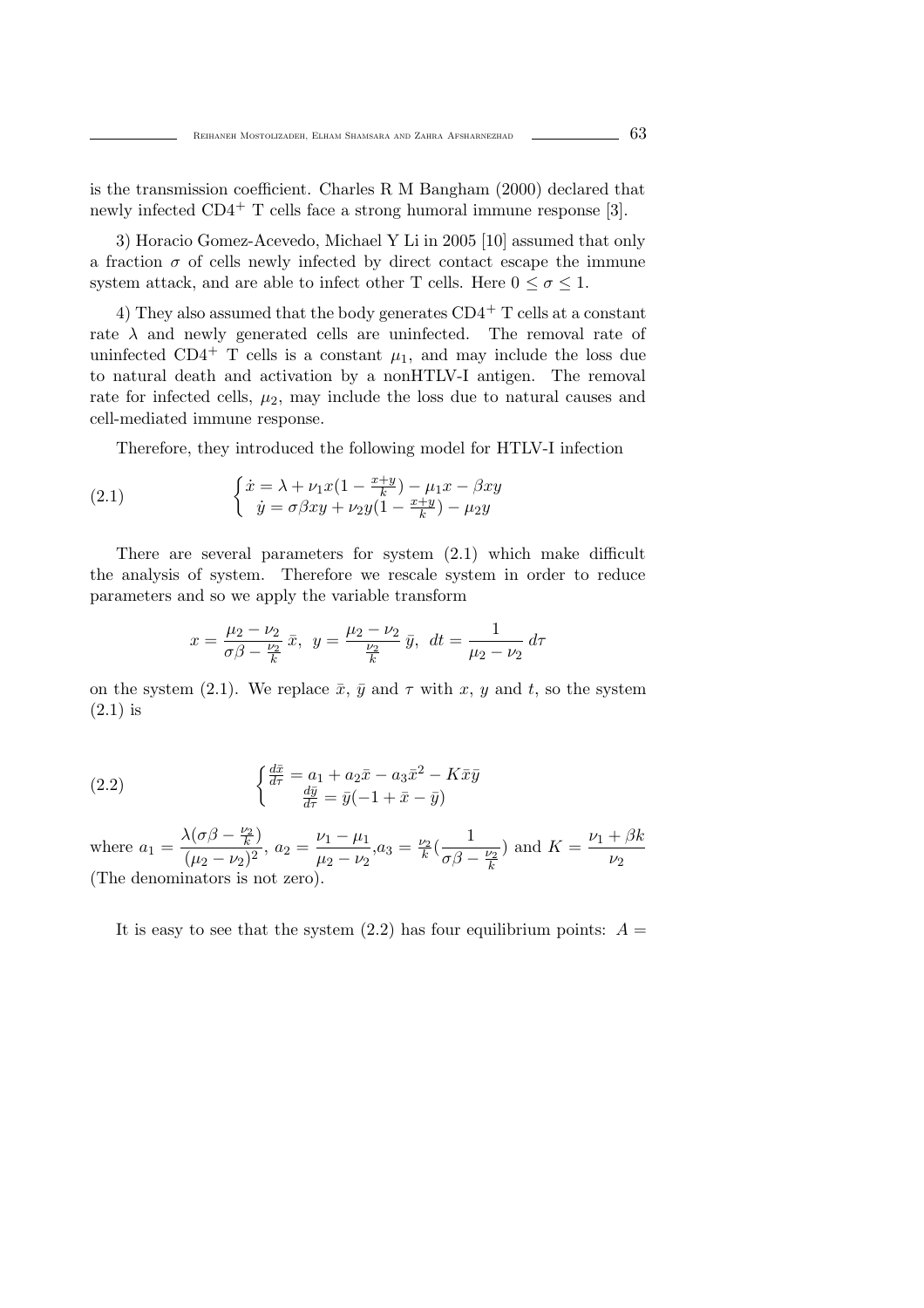64 **HOPF BIF.** AND CHAOS IN A MODEL FOR HTLV-I INF.

 $(\bar{x}_1, 0), B = (\bar{x}_2, 0), C = (\bar{x}_3, -1 + \bar{x}_3)$  and  $D = (\bar{x}_4, -1 + \bar{x}_4)$ , where

$$
\overline{x}_{1,2} = \frac{-a_2 \pm \sqrt{a_2^2 + 4a_1 a_3}}{-2a_3}
$$

and

$$
\overline{x}_{3,4} = \frac{-(a_2 + K) \pm \sqrt{(a_2 + K)^2 + 4a_1(a_3 - K)}}{-2(a_3 - K)}.
$$

## 3 Hopf Bifurcation of System (2.2)

Hopf bifurcation is the birth of a limit cycle from an equilibrium in dynamical systems generated by ordinary differential equations, when the equilibrium changes stability via a pair of purely imaginary eigenvalues. The bifurcation can be supercritical or subcritical, resulting in stable or unstable (within an invariant two-dimensional manifold) limit cycle, respectively. We use Hopf bifurcation in bioscience; because when one infected by HTLV-I infection or Leukemia. After that, the patient's body will defend against the infectious by immune system and also by treatment and the disease again will convert to stable state after a couple of years. Now, we call this recurrence equilibrium as Hopf bifurcation. In fact we search Hopf bifurcation of system, because it plays an important role to indicate the disease can return to a steady state condition.

**Theorem 3.1** Suppose that the system  $\dot{x} = f_{\mu}(x)$ ,  $x \in \mathbb{R}^n$ ,  $\mu \in \mathbb{R}$  has an equilibrium  $(x_0, \mu_0)$  at which the following properties are satisfied:

(H1)  $D_x f_{\mu_0}(x_0)$  has a simple pair of pure imaginary eigenvalues and no other eigenvalues with zero real parts. Then (H1) implies that there is a smooth curve of equilibria  $(x(\mu), \mu)$  with  $x(\mu_0) = x_0$ . The eigenvalues  $\lambda(\mu)$ ,  $\lambda(\mu)$  of  $D_x f_{\mu_0}(x(\mu))$  which are imaginary at  $\mu = \mu_0$  vary smoothly with  $\mu$ . If, moreover,

(H2)

$$
\frac{d}{d\mu}(Re\lambda(\mu))\mid_{\mu=\mu_0}=d\neq 0
$$

then there is a unique three-dimensional center manifold passing through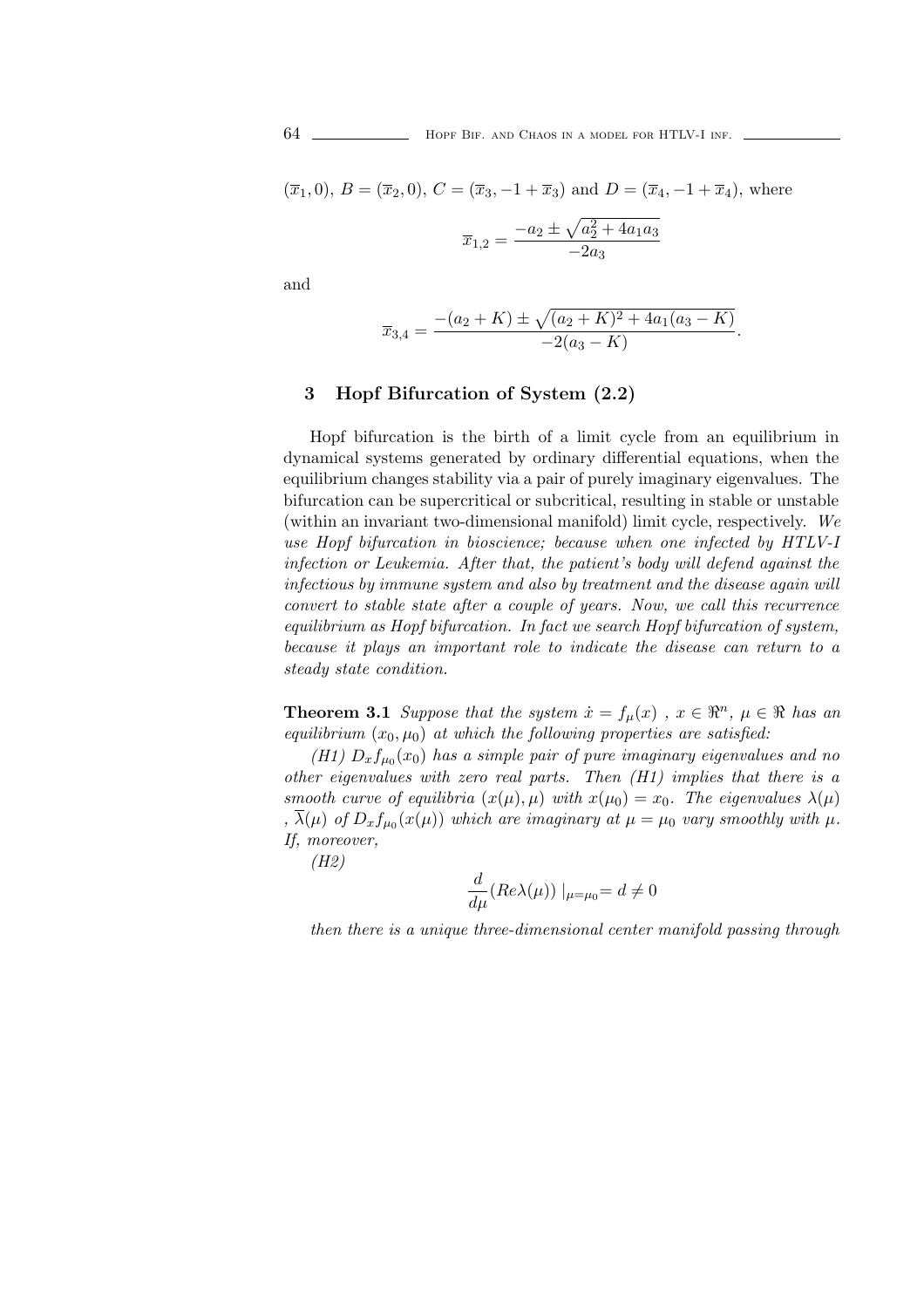$(x_0, \mu_0)$  in  $\mathbb{R}^n \times \mathbb{R}$ . Note that if we have planar system

$$
\dot{x} = f_{\mu}(x, y)
$$
  

$$
\dot{y} = g_{\mu}(x, y)
$$

where  $\mu$  is a parameter.

If a fixed point assume to be located at  $(x, y) = (0, 0)$  and the eigenvalues of the linearized system about the fixed point be given by  $\lambda(\mu), \overline{\lambda}(\mu) = \alpha(\mu) \pm \overline{\lambda}(\mu)$  $i\beta(\mu)$ , the following conditions are satisfied:

1.  $\alpha(0) = 0$ ,  $\beta(0) = \varpi \neq 0$ , where  $sgn(\varpi) = sgn[(\partial g_{\mu}/\partial x)]_{\mu=0}(0,0)].$ (non-hyperbolicity condition: conjugate pair of imaginary eigenvalues)

$$
2.\frac{d\alpha(\mu)}{d\mu}|_{\mu=0} = d \neq 0
$$

(transversality condition: the eigenvalues cross the imaginary axis with non-zero speed)

3.  $a \neq 0$ , where

 $a = \frac{1}{16}(f_{xxx} + f_{xyy} + g_{xxy} + g_{yyy}) + \frac{1}{16\pi}(f_{xy}(f_{xx} + f_{yy}) - g_{xy}(g_{xx} + g_{yy})$  $f_{xx}g_{xx} + f_{yy}g_{yy}$ ), with  $f_{xy} = (\partial^2 f_\mu / \partial_x \partial_y)|_{\mu=0}(0,0)$ , etc. (genericity condition)

Then a unique curve of periodic solutions bifurcates from the origin into the region  $\mu > 0$  if ad  $< 0$  or  $\mu < 0$  if ad  $> 0$ . The origin is a stable fixed point for  $\mu > 0$  (resp.  $\mu < 0$ ) and an unstable fixed point for  $\mu < 0$  (resp.  $\mu > 0$ ) if  $d < 0$  (resp.  $d > 0$ ) whilst the periodic solutions are stable (resp. unstable) if the origin is unstable (resp. stable) on the side of  $\mu = 0$  where  $\sqrt{|\mu|}$  whilst their periods tend to  $2\pi/|\varpi|$  as  $|\mu|$  tends to zero. the periodic solutions exist. The amplitude of the periodic orbits grows like

#### **Proof.** See [12, 16]  $\blacksquare$

Note that, we use the above theorem for equilibrium  $(\overline{x}_{3,4} > 1)$  in system (2.2). The computation related to region of Hopf bifurcation are in Appendix as Equation (A.4). It means that if we choose the values of parameters as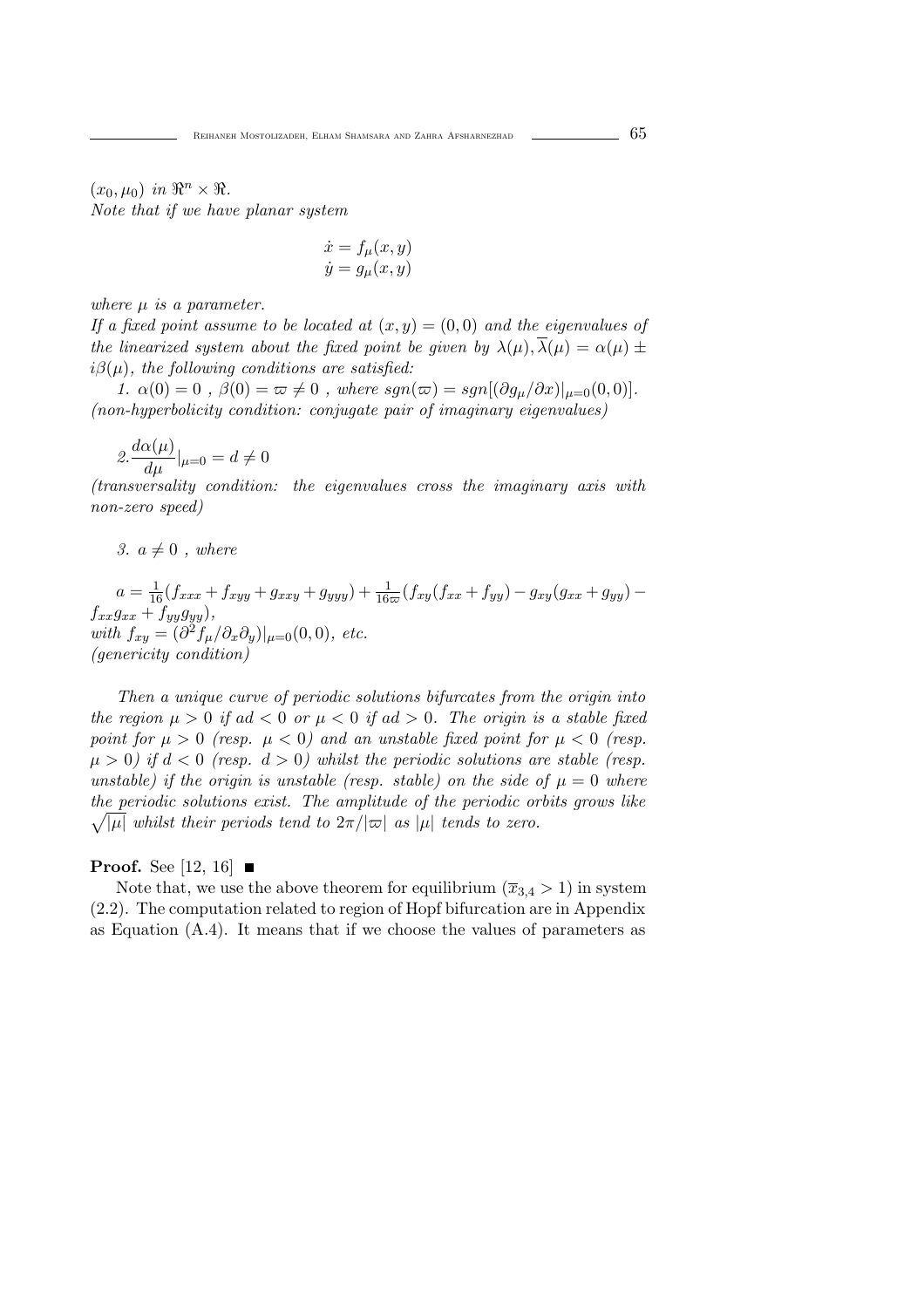they satisfy in equation  $(A.4)$ , then the system  $(2.2)$  is in region of Hopf bifurcation and it satisfies in theorem 1 (Hopf bifurcation Theorem) and it has periodic solutions as bifurcation parameter varies. Therefore we apply the equation (A.4) in order to simulate system and discuss about the theoretical results that these assumptions lead to the following system:

(3.1) 
$$
\begin{cases} \frac{d\bar{x}}{d\tau} = -3 + 2\bar{x} + 1/3\bar{x}^2 - 1\bar{x}\bar{y} \\ \frac{d\bar{y}}{d\tau} = \bar{y}(-1 + \bar{x} - \bar{y}) \end{cases}
$$

The parameters have been simulated as  $(a_1, a_2, a_3, K) = (-3, 2, \frac{1}{3}, -1)$ for system (2.2) in regarding to (A.4). Now, we plot following figures for system (3.1) by using MATLAB:

Figure 1: The typical solution that converges to a stable periodic solution with the initial value  $(x(0) = 3.1, y(0) = 2.1)$ 



Figure 1. is shown the periodic orbit for system (3.1) which is involved solutions near equilibrium point.

Also, we show the oscillation solutions for  $\bar{x}$  and  $\bar{y}$  in Fig. 2 that last for any desired length of time. Hence, there is the coexistence of uninfected and infected cells as well as the innate immunity can either be stable, being approached by damped oscillations, or alternatively can show stable limit cycles.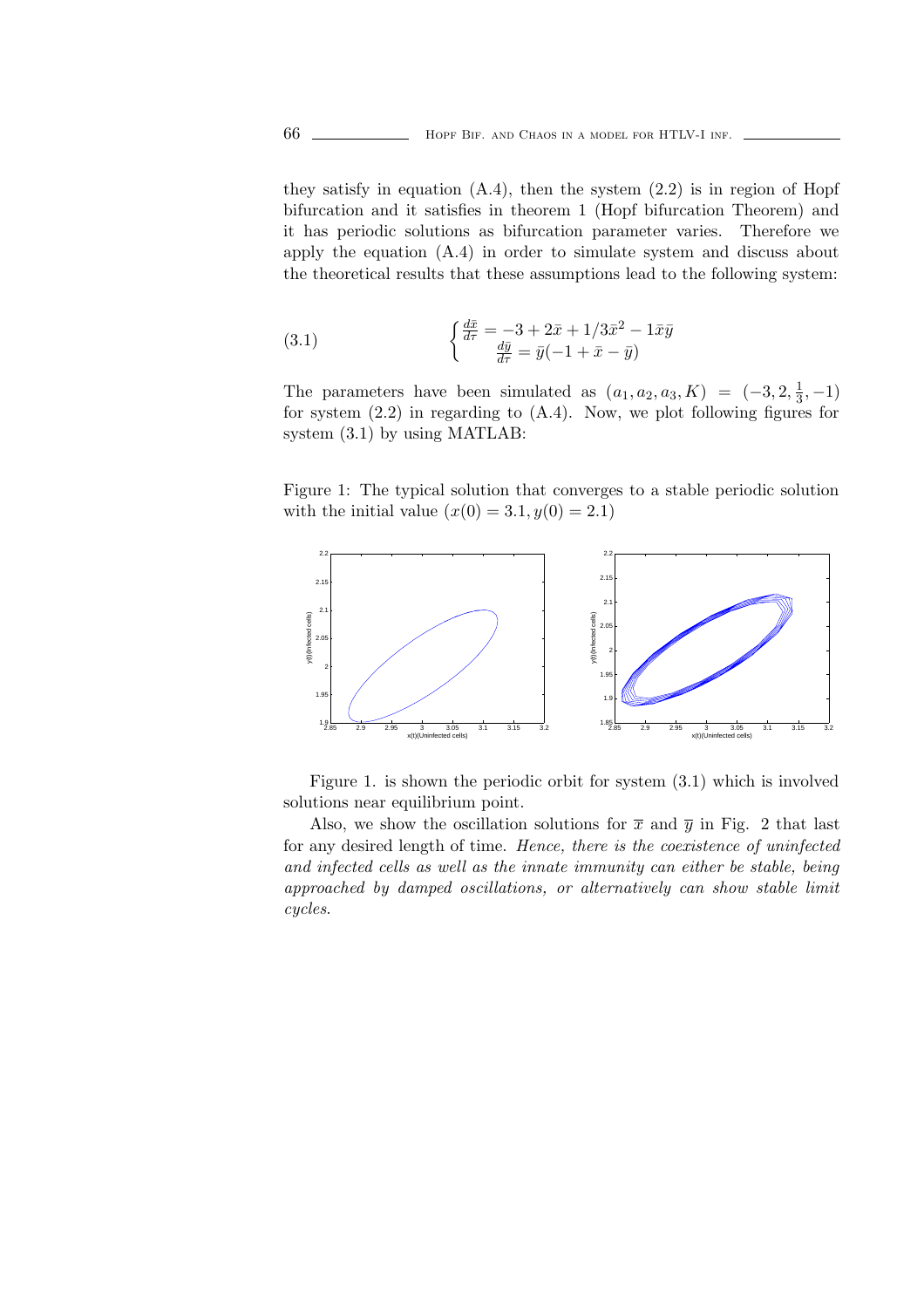Figure 2: Stable Periodic Solution



The occurrence of the periodic solutions can explain a special condition about the infection-developing situation under the innate immunity and It is a dynamic balance between the increasing of infection cells and the immune cells. Since, developing structure of infection to cancer and the hemophilia will neither be eliminated nor increase continuously. The report by [9] is a clinical record which describes a stable, cyclically changing phenomenon of the number of cancer cells in an untreated hemophilia patient for several years. Our results are similar to their clinical results.

Since the parameters are chosen in region of Hopf bifurcation, so system (3.1) keeps its stable periodic solutions. It means that system (3.1) is not sensitive on initial conditions and solutions are still periodic and they can not destroyed, see Fig.3.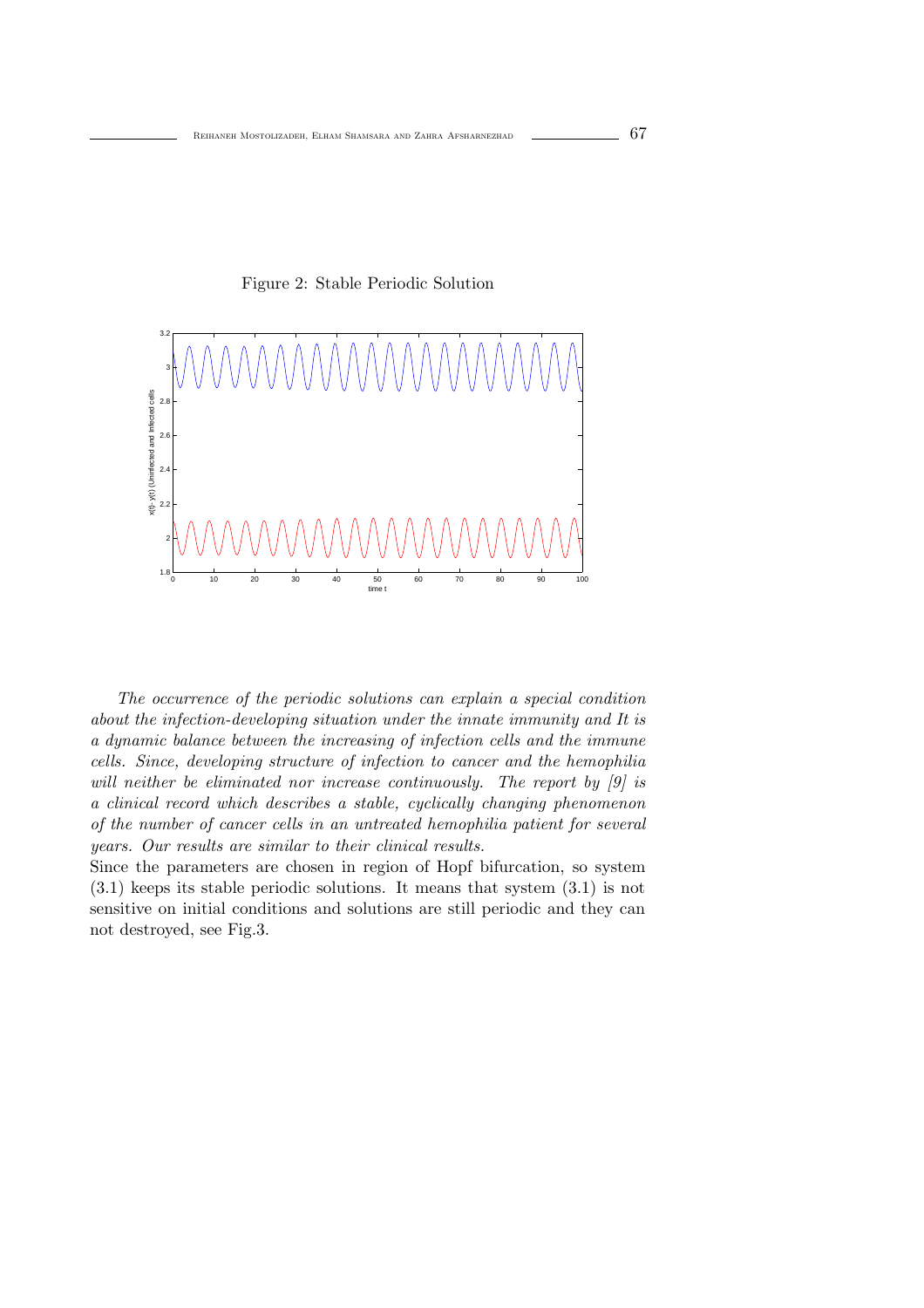

Figure 3: The typical solutions which are not chaotic with the initial value  $(x(0) = 3.2, y(0) = 2.2)$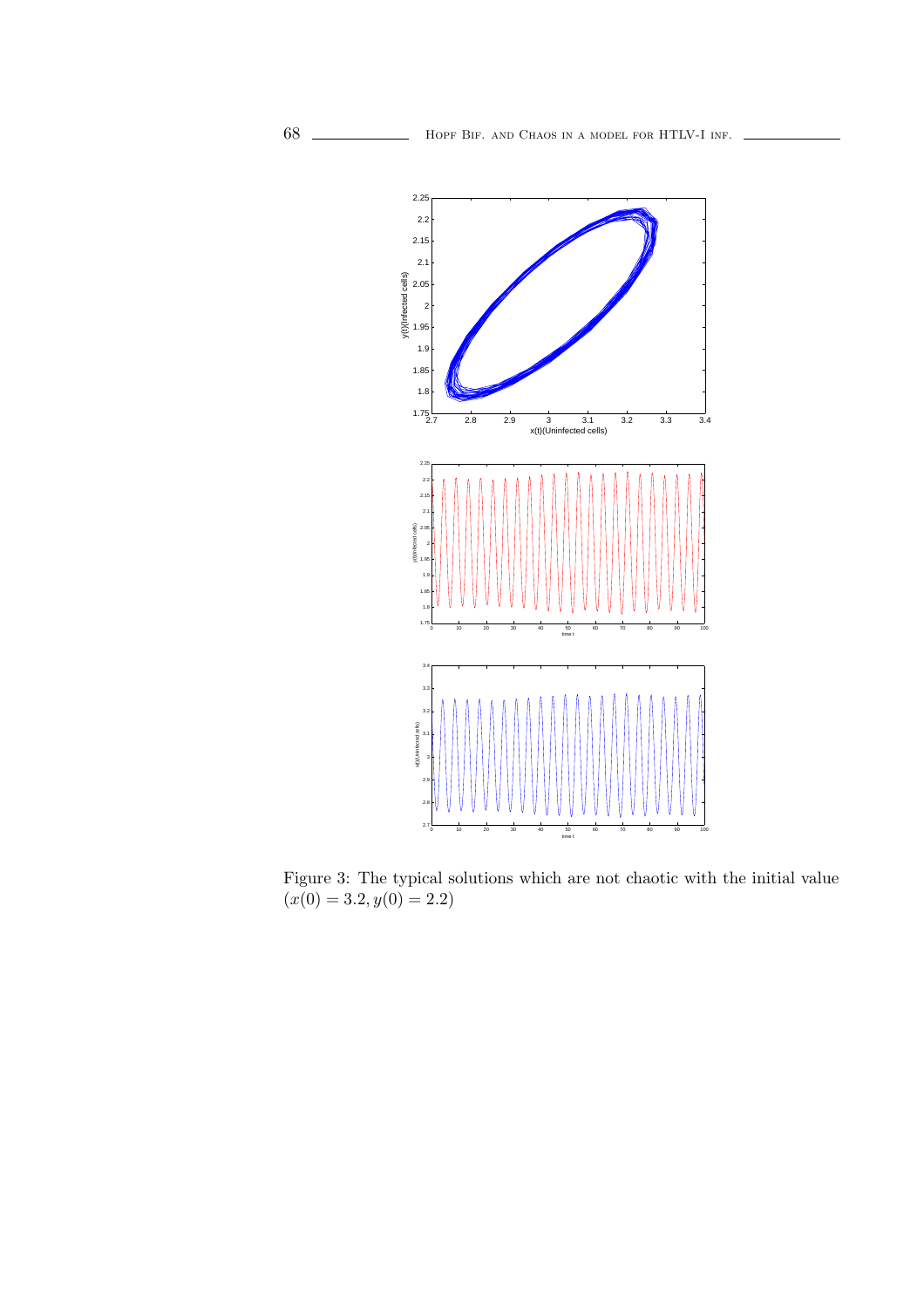It shows that if one changes the initial conditions of system in Hopf bifurcation region, then solutions also keep periodic orbit.

Now, if we select the parameter values of system (2.2) in out of Hopf bifurcation region; then we can see the chaotic pattern.

Therefore, we will investigate this property and its conditions in the next section.

#### 4 Chaos of System (2.2)

First, we explain the theory of chaos.

The irregular and unpredictable time evolution of many non-linear systems has been called chaos. Chaos occurs in many non-linear systems. Main characteristic of chaos is that system does not repeat its past behaviour. In spite of their irregularity, chaotic dynamical systems follow deterministic equations. The unique characteristic of chaotic systems is dependence on the initial conditions sensitively. Slightly different initial conditions result in very different orbits. But in non-chaotic systems, these differences result in nearly same orbits. In continuous time systems, chaos may occur in systems having at least three independent dynamical variables (Here, we consider one parameter as an independent variable, for example:  $\dot{K} = 0$ , also system must be non-linear. These are necessary conditions for detecting chaos in continuous time systems. If system has sensitivity to initial conditions, then we say that system is chaotic. After all of these, the exact definition of chaos is that: A chaotic system is a deterministic system that exhibits random and unpredictable behaviour. The defining feature of chaotic system is their sensitive dependence on initial conditions.

Therefore, these initial conditions play an important role in chaos. Since the initial conditions can never be exact in biological mathematical models, the presence of chaos has serious implications for the accuracy of the models. From our investigations, we can conclude that the model exhibits chaotic behaviour for some parameter values. This may be a part of the explanation why the disease develops so differently in individuals.

The chaos theory was summarised by Edward Lorenz as follows: When the present determines the future, but the approximate present does not approximately determine the future. [1, 23]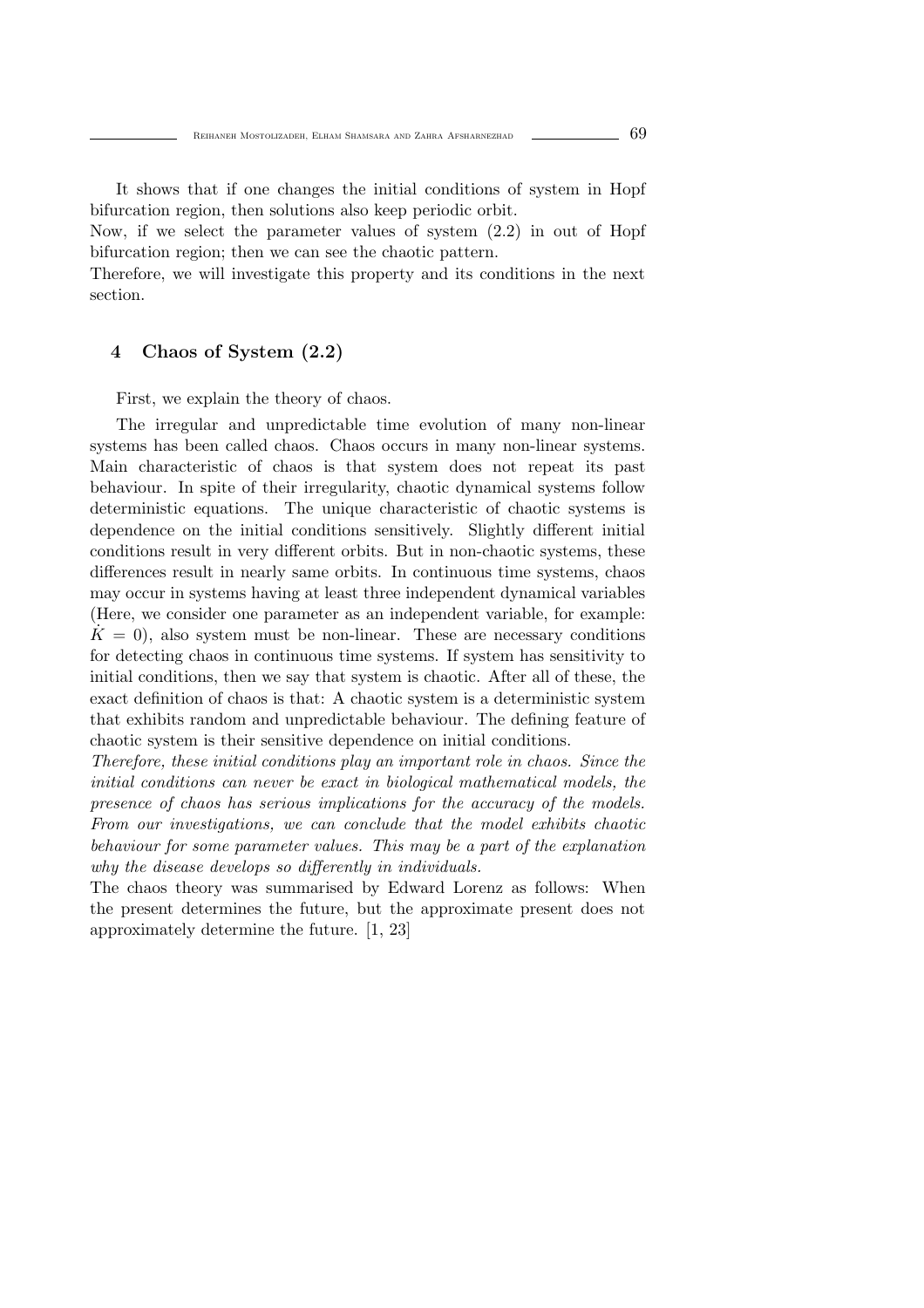There are various methods for detecting chaos. These are:

- Time series,

- Phase portraits,
- Poincare maps,
- Power spectrum,
- Lyapunov exponents,
- Bifurcation diagram.[19]

We apply the Lyapunov exponent for computing chaos in this article.

#### 4.1 Lyapunov Exponent

Lyapunov exponents (or characteristic numbers) were first introduced by Lyapunov [15] in order to study the stability of non-stationary solutions of ordinary differential equations.

The Lyapunov exponents are the numbers that measure the exponential attraction or separation in time of two adjacent orbits in the phase space with close initial conditions. n dimensional system has n Lyapunov exponents. If the system has at least one positive Lyapunov exponent, it indicates the chaos. If the largest Lyapunov exponent is negative then the orbits converge in time and system is insensitive to initial conditions. If it is positive, then the distance between adjacent orbits grows exponentially and system exhibits sensitive dependence on initial conditions, so it is chaotic. The main idea of Lyapunov exponent is below:

Suppose x is a point at time t, and consider a nearby point, say  $x + \delta$ , where  $\delta$  is a tiny separation vector of initial length. In numerical studies, one Lyapunov finds as  $\delta = \delta_0 e^{\lambda t}$ . If  $\lambda > 0$ , neighbouring trajectories separate exponentially rapid. So positive  $\lambda$  indicates the sensitivity to initial conditions.

Assume an initial condition  $x_0$  is chosen arbitrarily. The Lyapunov exponents are

$$
\lambda_i = \lim_{t \to \infty} \frac{1}{t} \ln|m_i(t)| \quad i = 1, 2, \cdots, n
$$

which  $m$  is the eigenvalues of Jacobian matrix of system  $[1, 19]$ .

As we mentioned the system may be had chaotic behaviour, it means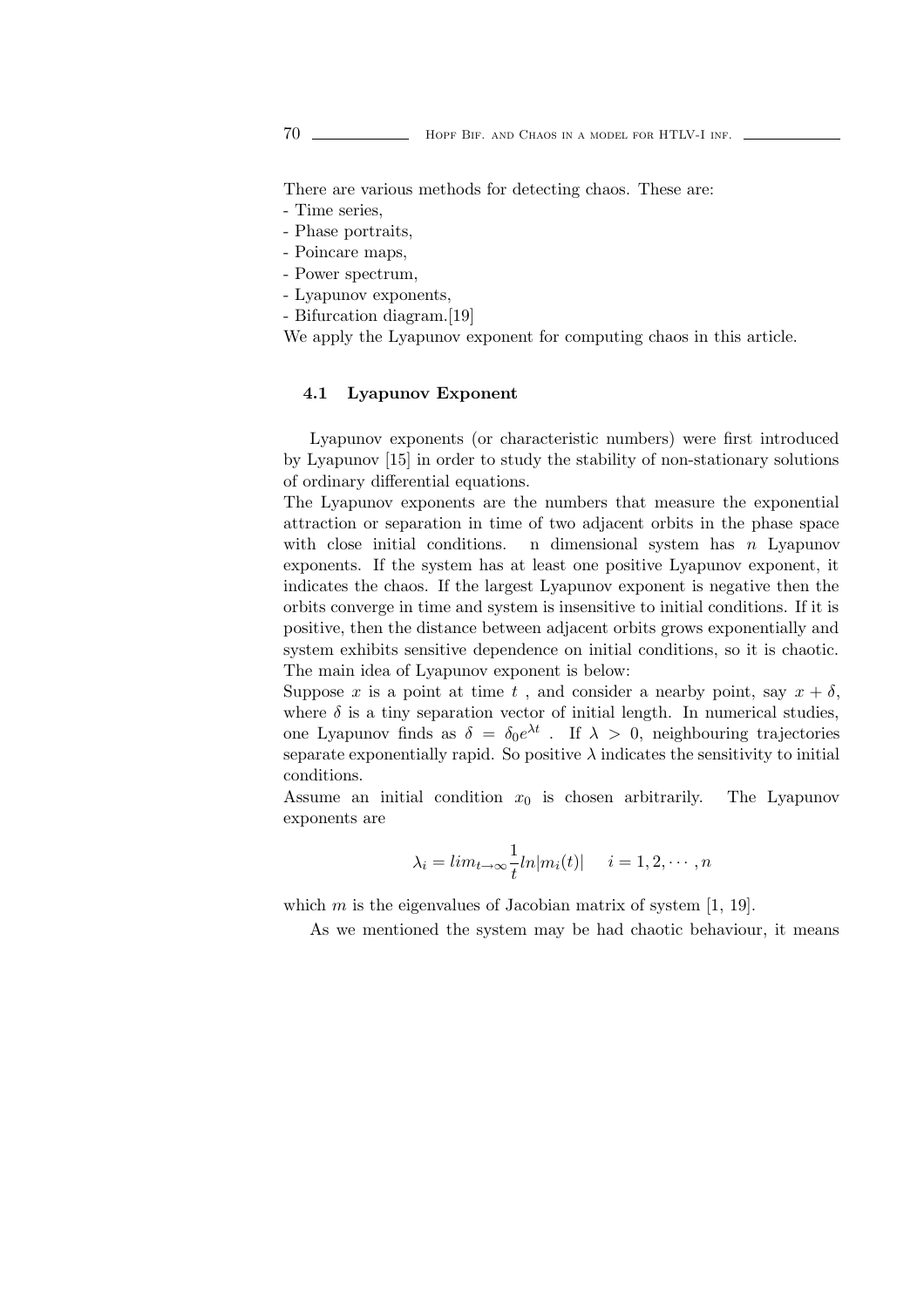that we can neither manage to find a stable fixed point to be attracted to, nor it is a periodic one. Now, we try to show the chaotic behaviour by Lyapunov exponent. Therefore, we calculate the Lyapunov exponent which should be positive for chaotic behaviour [1]. For this purpose, we use package matds/matlab for system (3.1) in Fig. 4.

Figure 4: Lyapunov Exponent



Let choose a point out of Hopf bifurcation region, then we have the chaotic pattern (See Fig. 5). Also, the figures are sensitive dependence on initial conditions for system  $(3.1)$ . In fact, Biological systems are dynamic and possess properties that depend on two key elements: initial conditions and the response of the system over time. It means that if we change the initial conditions then the behaviour of the system is unpredictable.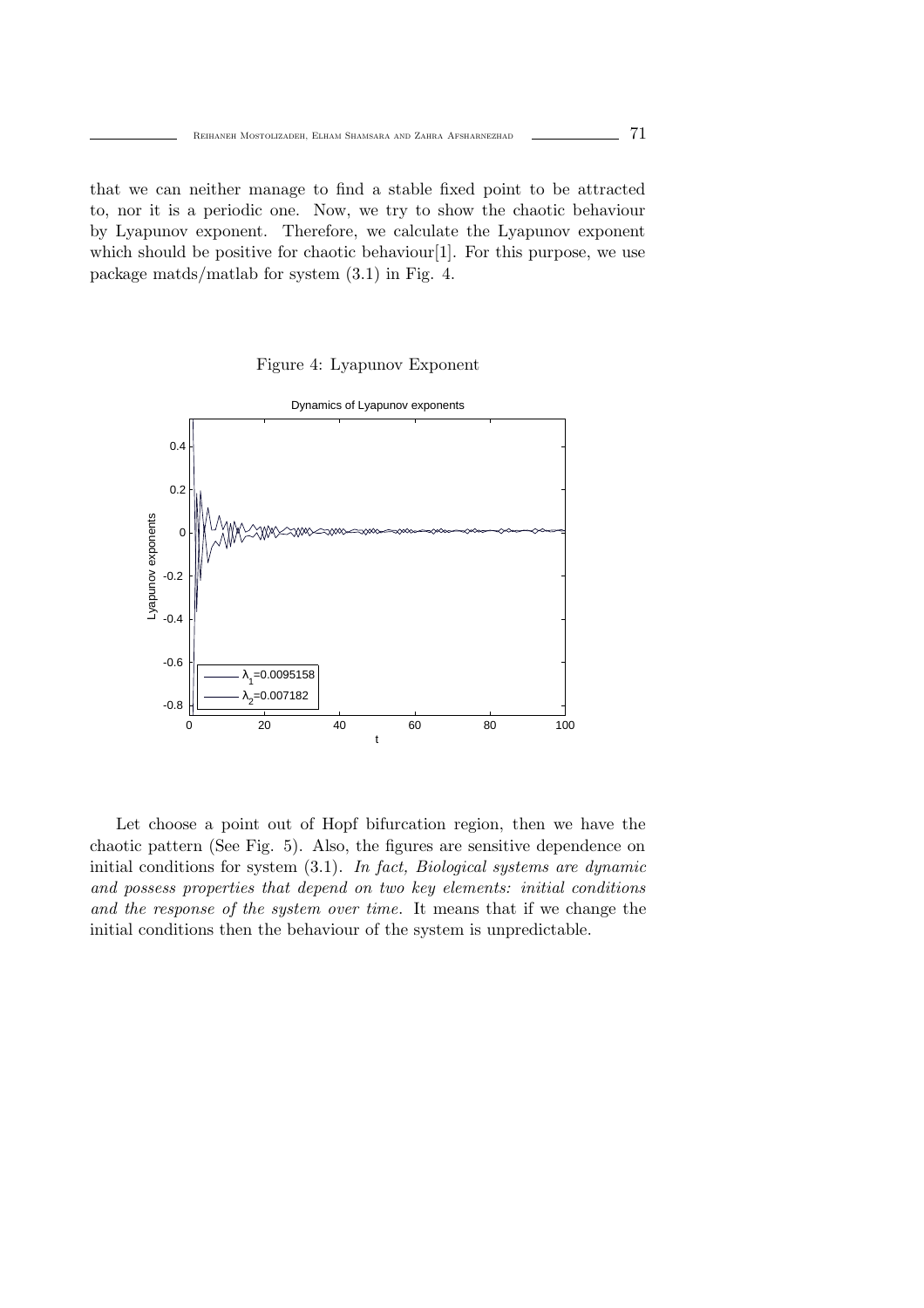

Figure 5: The chaotic behaviour when  $a_1 = 5, a_2 = 2, a_3 = \frac{1}{3}, K = 4$  with the initial value (1.9703, 0.9703)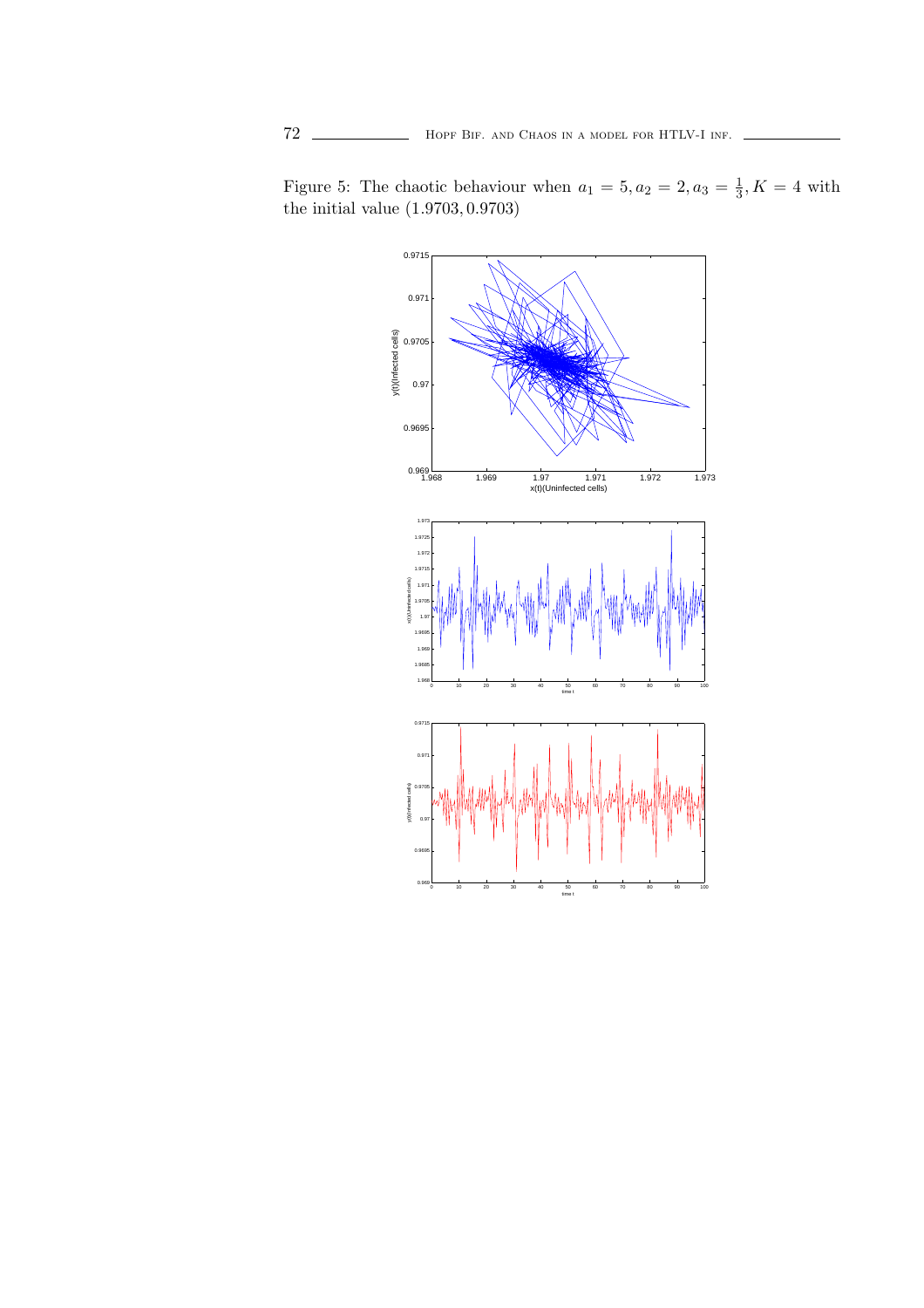Remark 4.1 The Fig. 5 displays aperiodic oscillations. This graphical construction implies the chaotic dynamics(at least in some part).

Since the interaction of body against to cancer is the same, therefore we get the theoretical results from this model which are equivalent to the practical results derivative by wolfram [25].

Note that we have analysed Hopf bifurcation and chaos through diagrams and vector fields. The existence of periodic solution can be mentioned that the disease return to a steady state if parameters alter in considerable region which is biologically sound. But if one can choose the parameters in out of Hopf bifurcation region (eigenvalue with non-zero real part) with the different initial conditions, then we have chaotic orbit.

An analysis shows that when the infection through contact with HTLV-I exceeds a certain threshold level, oscillations in the concentration of healthy cells can cross through a Hopf bifurcation region. So, It is caused that the system exhibit chaotic dynamics for realistic parameters.

### 5 Conclusion

In this paper, we have analysed the dynamic behaviour of HTLV-I infection with innate immunity. Since our system depends on parameters, so bifurcation theory is a good tools for analysing the system. Also Hopf bifurcation helped us to define a region which shows returning the disease to the steady state. In fact we investigated the general conditions for the system (2.1) which goes under Hopf bifurcation. We have applied our results on an example for some values of clinical parameters that system will have only one long term motion, while for other slightly different choices or different initial conditions; two or more motions may be possible. Generally, the actual behaviour will be depending on initial conditions(chaotic) and different parameters.

Chaos, in its mathematical sense, refers to irregular behaviour that appears to be random, but is not. The recognition that an irregular behaviour is chaotic, rather than random, signifies that a set of precise rules, rather than chance, governs the irregular behaviour of the system. If the system is sufficiently well understood, the irregular behaviour can be predicted, eliminated or controlled. Chaos theory has been applied very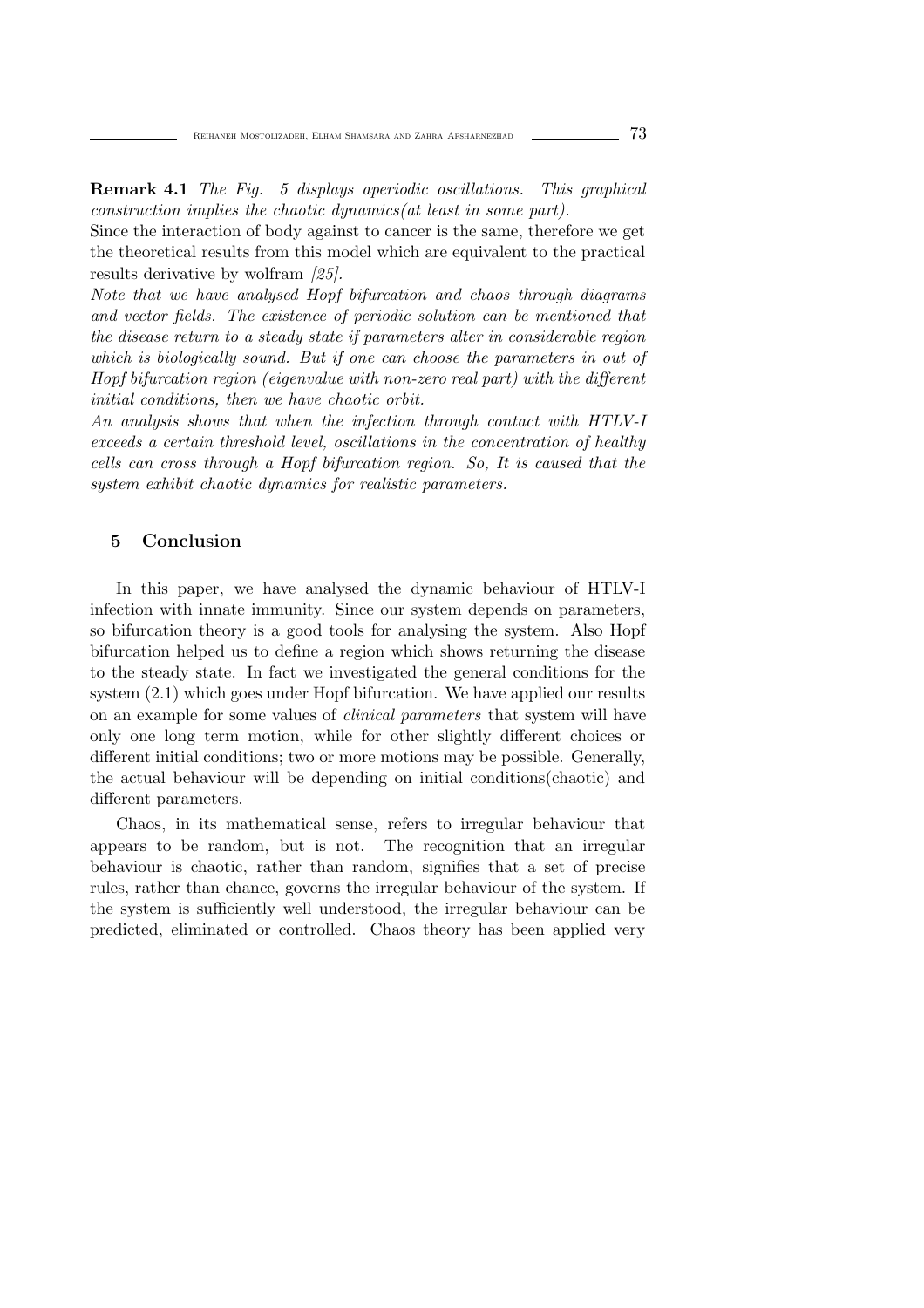successfully to a wide variety phenomena exhibiting irregular behaviour for example biology, mathematics, medical. Therefore, the behaviour of system ranges from steady state to oscillation and chaos, that is, from healthy to disease and vice versa and finally in unpredictable conditions for special time.

# A Appendices

We compute the Jacobian of system  $(2.2)$  at equilibrium points:

$$
J = \begin{bmatrix} a_2 - 2a_3\overline{x} - K\overline{y} & -K\overline{x} \\ \overline{y} & -1 + \overline{x} - 2\overline{y} \end{bmatrix}
$$

and the associated characteristic equation

$$
\lambda^2 - p\lambda + q = 0
$$

where

(A.1) 
$$
p = (a_2 - 1) + (1 - 2a_3)\overline{x} - (2 + K)\overline{y}
$$

and

$$
q = (-a2) + (a_2 + 2a_3)\overline{x} + (-2a_2 + K)\overline{y} + (-2a_3)(\overline{x})^2 + (2K)(\overline{y})^2 + 4a_3\overline{xy}
$$

Choose p as the bifurcation parameter  $(p = \mu)$ . It follows that from equation (A.1) at point C or D

$$
a_2 = (p - K - 1) + (1 + 2a_3 + K)\overline{x}_4
$$
  
=  $(\mu - K - 1) + (1 + 2a_3 + K)\overline{x}_4$ 

Now, we change coordinates of system (2.2) by letting  $\tilde{x} = \bar{x} - \bar{x}_4$  and  $\widetilde{y} = \overline{y} - \overline{y}_4, \text{ then } \overline{\overline{x}} = \widetilde{x} + \overline{x}_4, \ \overline{y} = \widetilde{y} + \overline{y}_4 = \widetilde{y} + \overline{x}_4 - 1, \ \overline{\widetilde{x}} = \overline{x} \text{ and } \widetilde{y} = \overline{y}.$ Rename  $\widetilde{x} = \overline{x}$  and  $\widetilde{y} = \overline{y}$ , the system is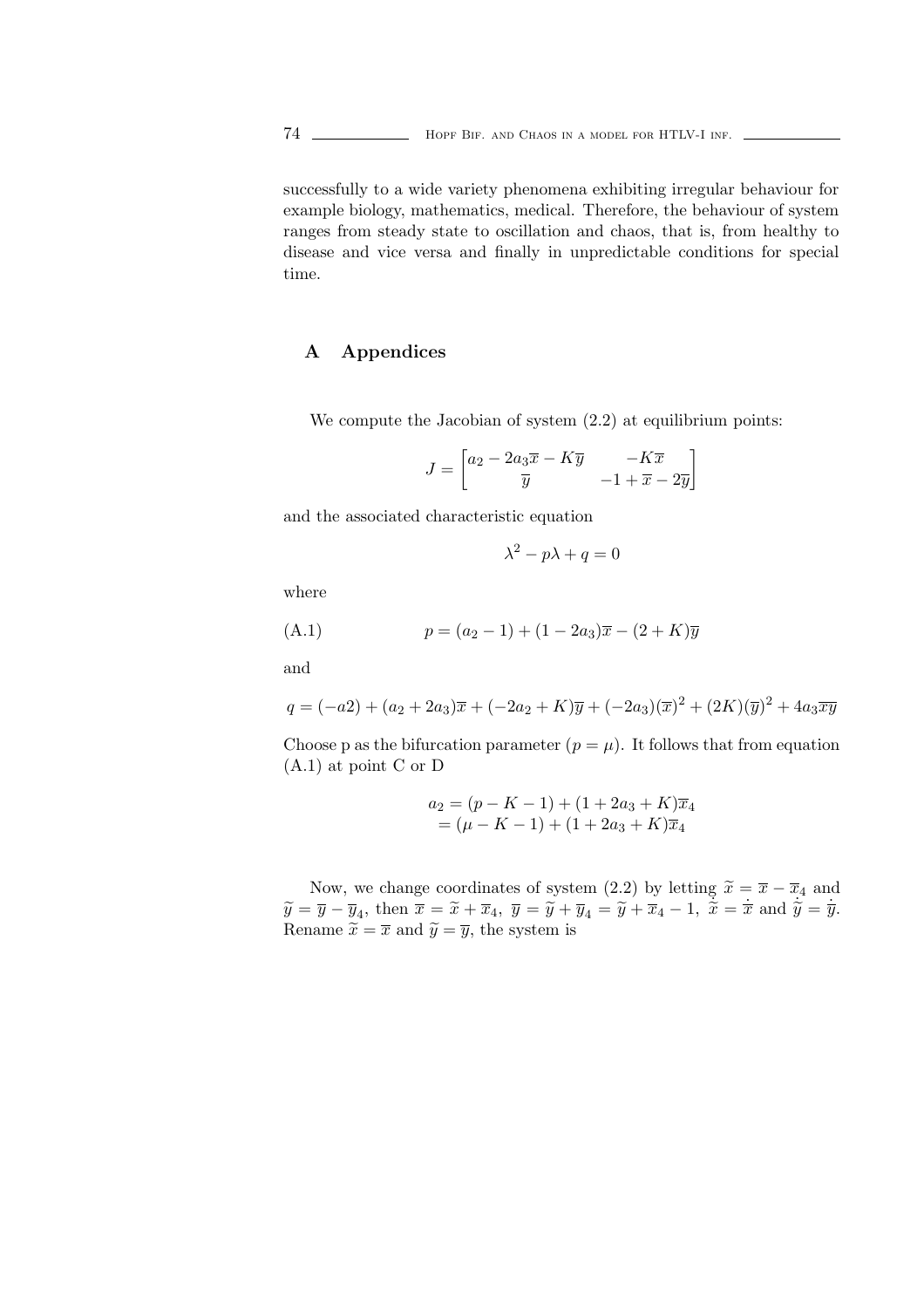$$
\begin{cases}\n\frac{d\overline{x}}{d\tau} = a_1 + a_2(\overline{x} + \overline{x}_4) - a_3(\overline{x} + \overline{x}_4)^2 - K(\overline{x} + \overline{x}_4)(\overline{y} + \overline{y}_4) \\
\frac{d\overline{y}}{d\tau} = (\overline{y} + \overline{y}_4)(-1 + (\overline{x} + \overline{x}_4) - (\overline{y} + \overline{y}_4))\n\end{cases}
$$

where the equilibrium now is  $(0,0)$ .

The Jacobian matrix for this system at the equilibrium is

$$
J = \begin{bmatrix} a_2 - 2a_3(\overline{x} + \overline{x}_4) - K(\overline{y} + \overline{y}_4) & -K(\overline{x} + \overline{x}_4) \\ \overline{y} + \overline{y}_4 & -1 + (\overline{x} + \overline{x}_4) - 2(\overline{y} + \overline{y}_4) \end{bmatrix}
$$
  
= 
$$
\begin{bmatrix} a_2 - 2a_3\overline{x}_4 - K\overline{y}_4 & -K\overline{x}_4 \\ \overline{y}_4 & -1 + \overline{x}_4 - 2\overline{y}_4 \end{bmatrix}
$$

The eigenvalues of this matrix are

 $\alpha(\mu) \pm i\beta(\mu)$ 

where

(A.2) 
$$
\alpha(\mu) = \frac{1}{2}\mu
$$

and

(A.3) 
$$
\beta(\mu) = \frac{1}{2}\sqrt{4h - \mu^2}
$$

where

$$
h = (-a_2) + (a_2 + 2a_3)\overline{x} + (-2a_2 + K)\overline{y} + (-2a_3)(\overline{x})^2 + (2K)(\overline{y})^2 + 4a_3\overline{xy}
$$

For condition 1 of Theorem (3.1), we conclude from equation (A.2) and (A.3) that this condition is satisfy:

$$
\alpha(\mu)|_{\mu=0} = 0
$$
  $\beta(\mu)|_{\mu=0} = h \neq 0$ 

And also, we have  $h > 0$  because  $\beta(\mu)$  should be real.

The second condition: the derivative of the real part of the eigenvalues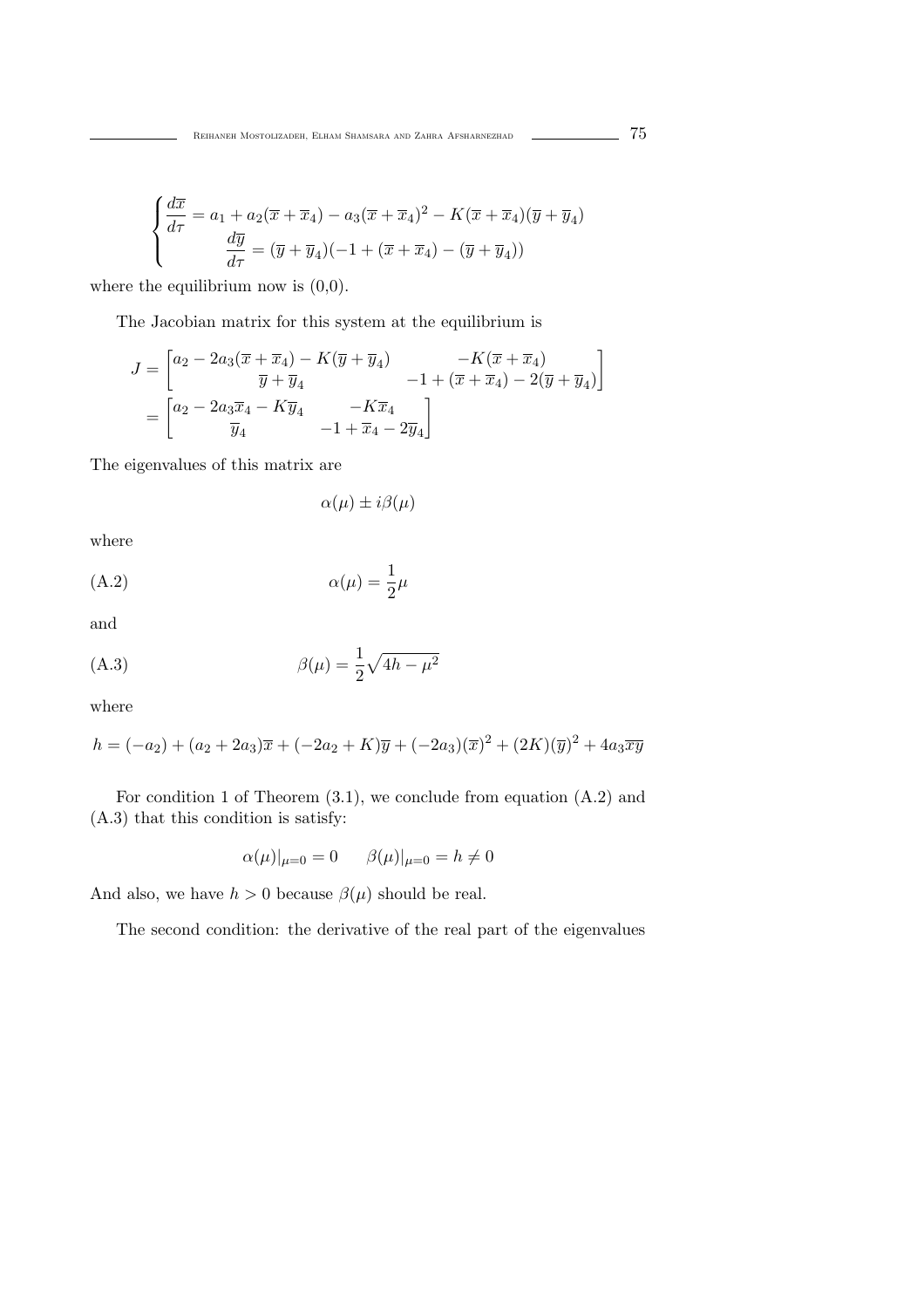with respect to the parameter  $\mu$  is

$$
\frac{d\alpha(\mu)}{d\mu}|_{\mu=0} = \frac{1}{2} \neq 0.
$$

Therefore by Hopf theorem, the system (2.2) under goes Hopf bifurcation.

Now, we evaluate the parameter values of system (2.2) in regard to the following conditions:

(A.4) 1) 
$$
\overline{x}_{3,4} > 1
$$
, 2)  $p = \mu = 0$ , 3)  $h > 0$ .

Also,  $a_1 = \frac{\lambda(\sigma\beta - \frac{\nu_2}{k})}{(\mu_2 - \nu_2)^2}$ ,  $a_2 = \frac{\nu_1 - \mu_1}{\mu_2 - \nu_2}$  $a_3 = \frac{\nu_2}{k} \left( \frac{1}{\sigma \beta - \frac{\nu_2}{k}} \right)$ ) and  $K = \frac{\nu_1 + \beta k_1}{\sigma}$  $\nu_2$ and all the parameters  $\lambda, \nu_1, \nu_2, k, \beta, \sigma, \mu_1, \mu_2$  are positive, it means that for example if  $a_1 < 0$  then  $a_3 < 0$ .

If we generally select the values of parameters corresponding the above conditions, then the system will show Hopf bifurcation. It means that the system is in region of Hopf and the parameters change in this region.

#### References

- [1] K. T. Alligood, T. D. Sauer and J. A. Yorke. Chaos: An Introduction to Dynamical Systems, Springer-Verlag New York, 1997.
- [2] MA. Ansari-Lari, DM. Muzny, J. Lu, F. Lu, CE. Lilley, S. Spanos, T. Malley, RA. Gibbs, A gene-rich cluster between the CD4 and triosephosphate isomerase genes at human chromosome 12p13, Genome Res, 6 (1996), 314–326.
- [3] C. R. M. Bangham. The immune response to HTLV-I, Curr. Opin. Immunoli, 12 (2000), 397–402.
- [4] C. R. M. Bangham. The immune control and cell-to-cell spread of human T-lymphotropic virus type 1, J. Gen. Virol, 84 (2003), 3177–3189.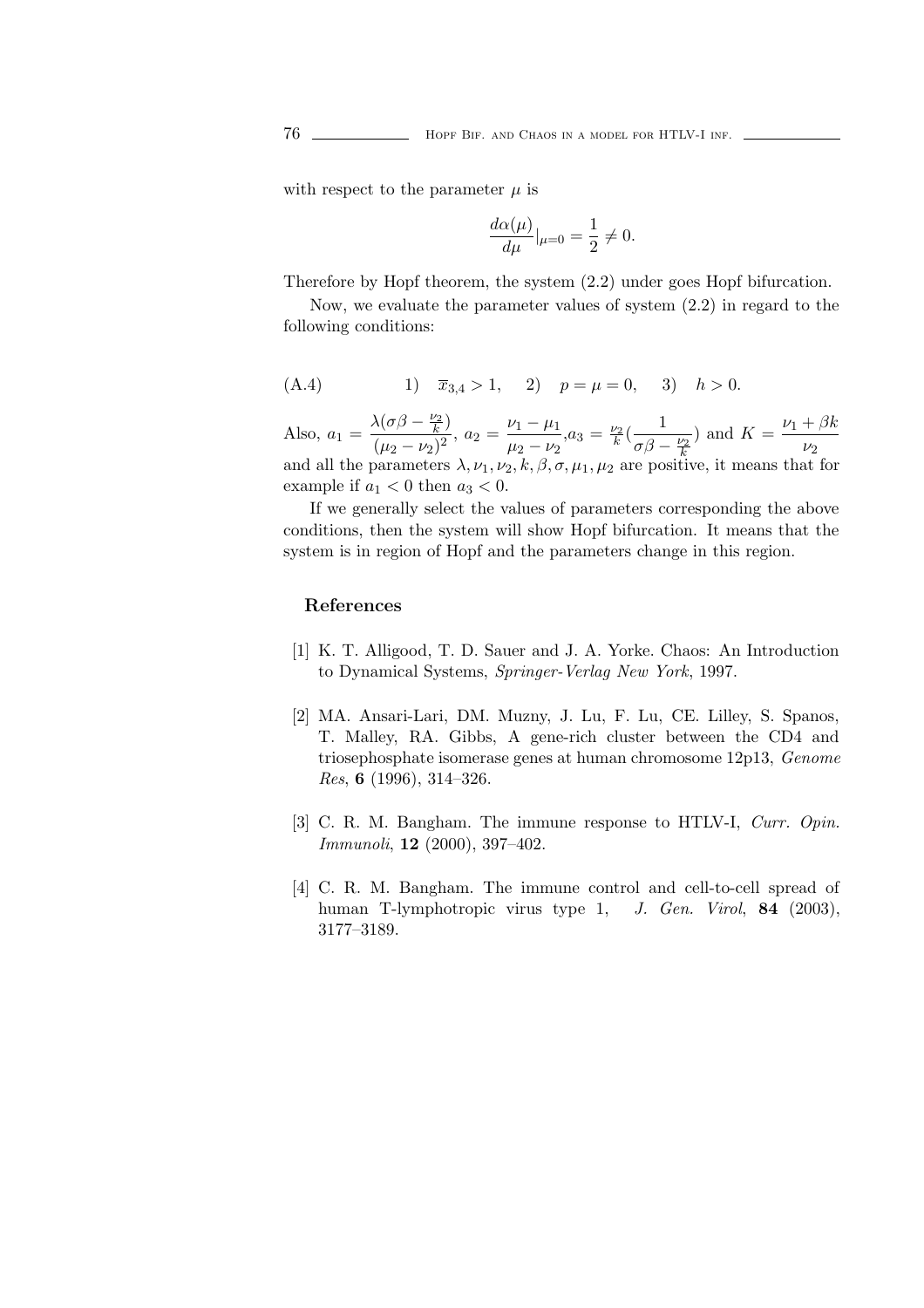- [5] A. Bernard. Leucocyte typing: human leucocyte differentiation antigens detected by monoclonal antibodies: specification, classification, nomenclature, report on the first international references workshop sponsored by INSERM, WHO and IUIS, Berlin: Springer, (1984), 45–48.
- [6] A. J. Cann and I. ISY. Chen. Human T-cell leukemia virus types I and II, Fields Virology, Lippincott-Raven Publishers, Philadelphia, (1996), 1849–1880.
- [7] R. C. Gallo. History of the discoveries of the first human retroviruses: HTLV-1 and HTLV-2, Oncogene, 24 (2005) 5926–5930.
- [8] R. A. Gatti, W. A. Robinson, A. S. Deinard, M. Nesbit, J. J. McCullough, M. Ballow and R. A. Good. Cyclic leukocytosis in chronic myelogenous leukemia: new perspectives on pathogenesis and therapy, Blood, 6 (1973) 771–782.
- [9] I. Gleria, A. Ranciaro Neto and A. Canabarro. Nonlinear Models for the Delayed Immune Response to a Viral Infection, Brazilian Journal of Physics, 45 (2015) 450–456.
- [10] H. Go'mez-Acevedo, M. Y. Li. Backward bifurcation in a model for HTLV-I infection of  $CD4^+$  T cells, *J. Math. Bio*, **67**, (2005) 101–114.
- [11] O. Gout, M. Baulac and et al. Medical intelligence: rapid development of myelopathy after HTVL-I Infections acquired by transfusion during cardiac transplantation, N. Engl. J. Med, 322 (1990) 383–388.
- [12] J. Guckenheimer, P. Holmes. Nonlinear Oscillations, Dynamical Systems and Bifurcation of Vector Fields, Springer-Verlag, (1983).
- [13] M. Isobe, K. Huebner, PJ. Maddon, DR. Littman, R. Axel and CM. Croce. The gene encoding the T-cell surface protein T4 is located on human chromosome 12, Proc. Natl. Acad. Sci. U.S.A., 12 (1986) 4399–4402.
- [14] R. Kubota, M. Osame, S. Jacobson. Retrovirus: human T-cell lymphotropic virus type I-associated diseases and immune dysfunction,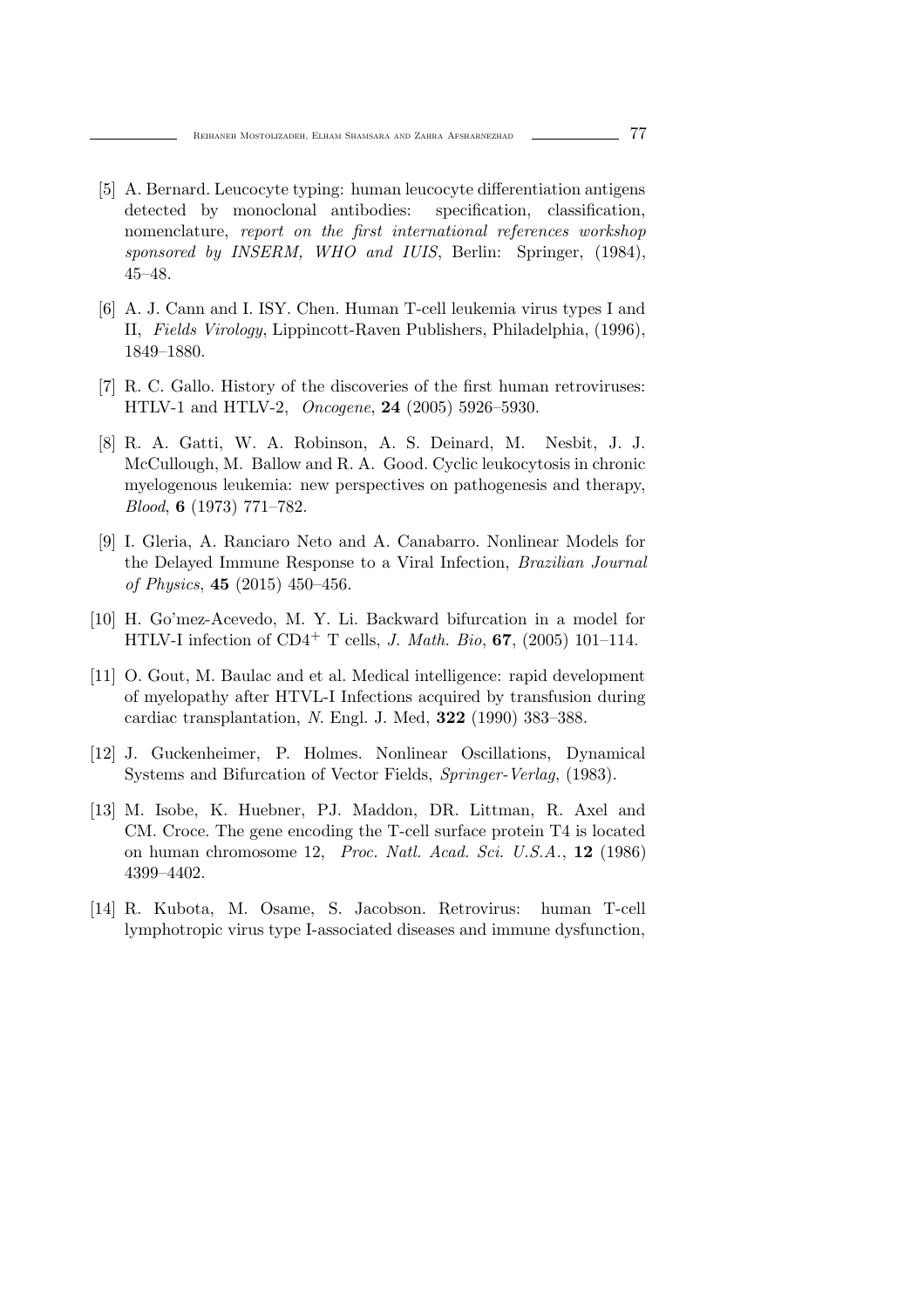in: M.W. Cunningham, R.S. Fujinami (Eds.), Effects of Microbes on the Immune System, Lippincott Williams and Wilkins., 28 (2000) 349–371.

- [15] A. .M. Liapounoff. Problem General de La Stabilite Du Mouvement.(Am-17), Princeton University Press, 17 1974.
- [16] J. E. Marsden and M. McCracken, The Hopf Bifurcation and Its Applications, Springer-Verlag, New York-Heidelberg-Berlin, (1976).
- [17] M. A. Nowak ad R. M. May. Virus Dynamics, Oxford University Press, Oxford, (2000).
- [18] M. Osame, R. Janssen and et al. Nationwide survey of HTLV-I-associated myelopathy in Japan: association with blood transfusion, Ann. Neurol, 28 (1990) 50–56.
- [19] A. B. ÖZE and E. AKIN. Tools for detecting chaos, Sakarya Universitesi Fen Bilimleri Enstitüsü Dergisi,  $9$  (2015) 60–66.
- [20] E. Shamsara, R. Mostolizadeh and Z. Afsharnezhad. Transcritical bifurcation of an immunosuppressive infection model, Iranian Journal of Numerical Analysis and Optimization, (2015) (Published 2016).
- [21] H. Shu, L. Wang and J. Watmough. Sustained and transient oscillations and chaos induced by delayed antiviral immune response in an immunosuppressive infection model, Journal of mathematical biology, 68 (2015) 477–503.
- [22] B. Tang, Y. Xiao, R. A. Cheke and N. Wang. Piecewise virus-immune dynamic model with HIV-1 RNA-guided therapy, Journal of theoretical biology,  $377$  (2015) 36-46.
- [23] S. Wiggins. Introduction to applied nonlinear dynamical systems and chaos, Springer Science & Business Media, 2 (2003).
- [24] D. Wodarz, M. A. Nowak and C. R. M. Bangham. The dynamics of HTLV-I and the CTL response, Immun Today, 20 (1999) 220–227.